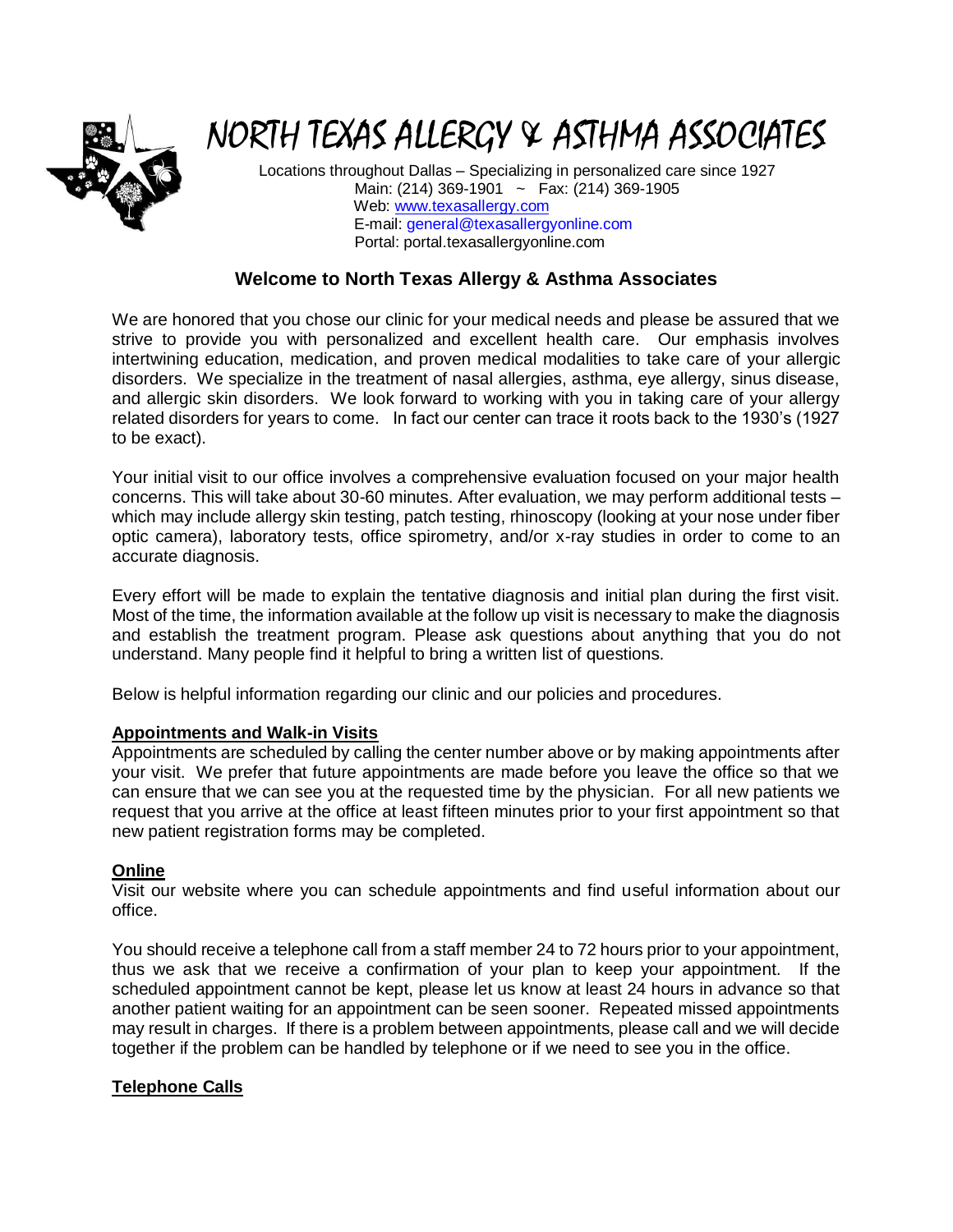The telephone is answered 24 hours a day either directly or with the aid of voice mail. Calls for prescription refills and other non-emergency problems should be made during regular office hours to 214-369-1901 (Dallas), or 972-596-4383 (Plano). Your medical record, which is only available in the office, is needed to determine whether a refill should be issued. Therefore, you must keep track of medication needs and call for refills during office hours.

We understand how frustrating it can be to call a physicians office and not get to talk to the appropriate personnel, but we have trained our staff and instructed them on how to handle all incoming telephone calls. Please be patient, this is a courtesy that you would want observed if you were the patient in the office at the time, and your call will be handled as soon as possible, if not immediately. **If you have an urgent medical problem outside of normal business hours, please page us at 972-834-4279.** We are very careful about returning phone calls. If you don't hear from us, there has been an error and thus please call back.

## **Office Hours**

We have calendars available for pick-up in the office and on our website: [www.texasallergy.com.](http://www.texasallergy.com/) If you're placed on injections, our office caters to your schedule as much as possible, and even administers injections during the lunch hour for your convenience.

## **Prescriptions and Refills:**

All medications, including refills are prescribed based on your current condition and will be summarized in an instruction sheet. Follow up appointments are scheduled so that we can monitor your condition and adjust the medicines or allergy injections accordingly. If the last appointment was not kept, refills for a limited period will be given to allow time for a new appointment. Calls for prescription refills should be made during regular office hours. Refill requests will be handled more efficiently if your pharmacist calls or faxes our office. Please provide us with your pharmacy's phone #.

## **Past Due Accounts**

If your account becomes past due and you are having financial difficulty, please contact the office regarding your account so that satisfactory arrangements can be made. We understand the complexities of medical care reimbursements but timely payment ensures that our center can operate efficiently. Please refer to our insurance information for more information regarding past due accounts.

#### **Laboratory or Imaging Test Results**

Laboratory and imaging test results may return at different times and may take as long as one to two weeks. All results are tracked and checked as they come in by the physician. All results will be discussed with you once we receive the results.

## **Information for patients placed on allergy shots**

If allergy injections are recommended, our office administers them at various hours throughout the day. We have made every effort to accommodate varying times and schedules. Please refer to an office calendar for more specific times & dates.

These injection may be taken 1-3 times a week (leaving one day in between) or as directed by the doctor. You are required to wait **30 minutes** after each injection, because of the possibility of a systemic reaction. These reactions can occur within minutes or up to one hour after an injection. We ask that you do not exercise 1 hour before or 4 hours after your injection(s). If you notice symptoms such as hives, nettle rash, difficulty in breathing, and/or faint feeling, take an antihistamine & please return to the office immediately or go to your nearest emergency room or call 911.